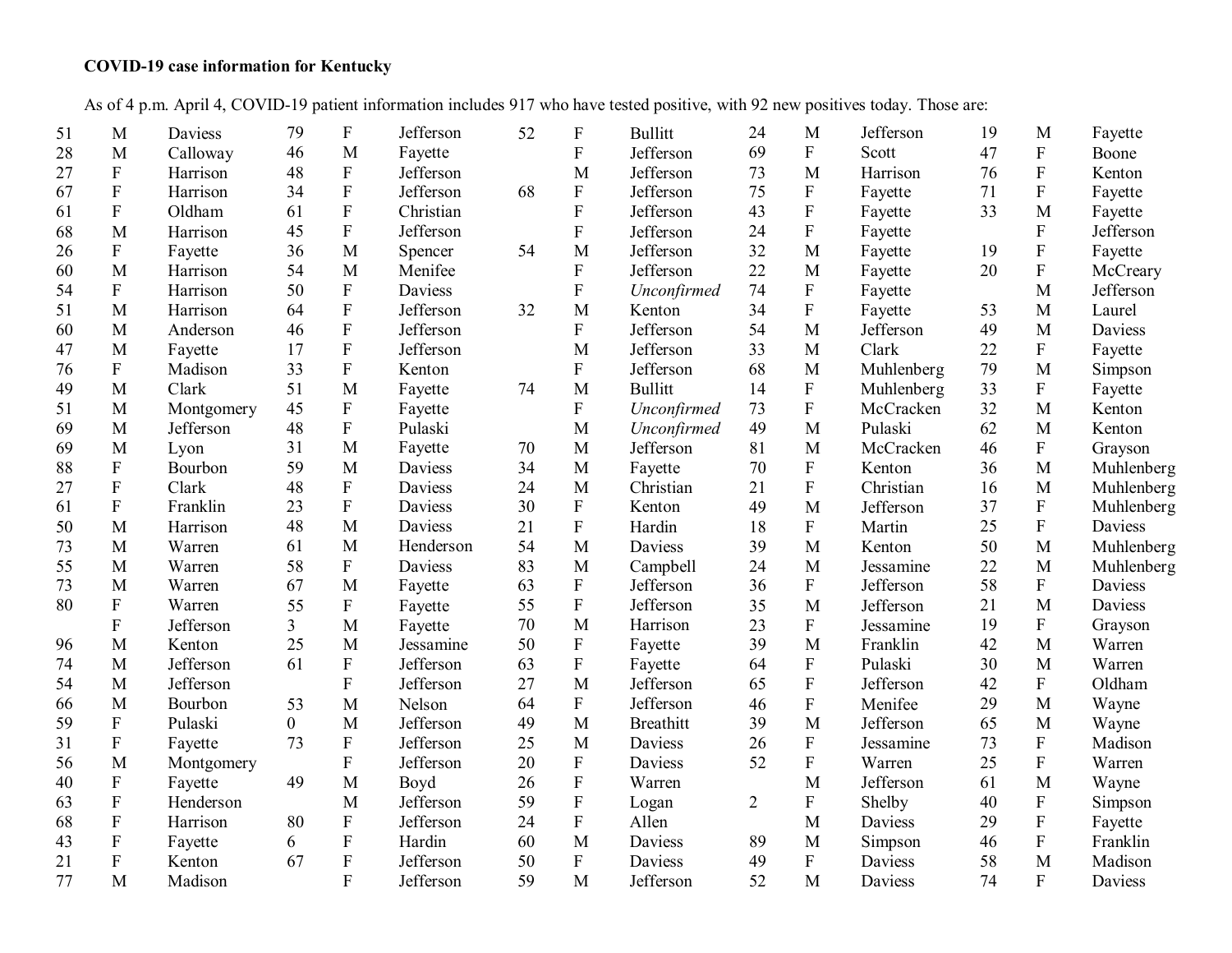| 57 | $\boldsymbol{\mathrm{F}}$ | Jefferson | 53             | M                         | Jefferson      | 69 | $\boldsymbol{\mathrm{F}}$ | Woodford     | 43     | M                         | Jefferson      | 38 | F                         | Fayette      |
|----|---------------------------|-----------|----------------|---------------------------|----------------|----|---------------------------|--------------|--------|---------------------------|----------------|----|---------------------------|--------------|
| 21 | $\boldsymbol{\mathrm{F}}$ | Calloway  | 56             | $\boldsymbol{\mathrm{F}}$ | Fayette        | 73 | M                         | Jessamine    | 64     | F                         | Fayette        | 32 | ${\bf F}$                 | Fayette      |
| 67 | F                         | Daviess   | 61             | $\boldsymbol{\mathrm{F}}$ | <b>Bullitt</b> | 21 | ${\bf F}$                 | Logan        | 63     | $\mathbf F$               | Jefferson      | 62 | $\mathbf{F}$              | Fayette      |
| 46 | ${\bf F}$                 | Daviess   | 21             | ${\bf F}$                 | Jefferson      | 56 | ${\bf F}$                 | Hardin       | 40     | M                         | Scott          | 1  | M                         | Fayette      |
| 37 | F                         | Christian | 66             | M                         | Jefferson      | 33 | M                         | Fayette      | 51     | M                         | Grant          | 57 | M                         | Shelby       |
| 75 | F                         | Christian | 34             | $\boldsymbol{\mathrm{F}}$ | Warren         | 43 | M                         | Scott        | 59     | M                         | Hopkins        | 50 | $\mathbf{F}$              | Jefferson    |
| 53 | ${\bf F}$                 | Christian | 39             | M                         | Jefferson      | 42 | ${\bf F}$                 | Daviess      | 50     | M                         | Clark          | 55 | M                         | Washington   |
| 51 | M                         | Jefferson | 58             | M                         | Boone          | 47 | M                         | Pulaski      | 73     | ${\bf F}$                 | Kenton         | 76 | M                         | Breckinridge |
| 20 | ${\bf F}$                 | Jefferson | 39             | M                         | Campbell       | 22 | $\boldsymbol{\mathrm{F}}$ | Kenton       | 60     | M                         | Jefferson      | 57 | ${\bf F}$                 | McCracken    |
| 28 | ${\bf F}$                 | Scott     | 43             | M                         | Kenton         | 60 | $\mathbf F$               | Jefferson    | 60     | ${\bf F}$                 | Jefferson      | 47 | ${\bf F}$                 | Fayette      |
| 43 | ${\bf F}$                 | Madison   | 78             | ${\bf F}$                 | Jefferson      | 50 | $\boldsymbol{\mathrm{F}}$ | Hardin       | 84     | $\boldsymbol{\mathrm{F}}$ | Jefferson      | 36 | $\boldsymbol{F}$          | Fayette      |
| 14 | M                         | Madison   | 60             | $\boldsymbol{\mathrm{F}}$ | Jefferson      | 41 | ${\bf F}$                 | Woodford     | 67     | ${\bf F}$                 | Clark          | 46 | $\mathbf{F}$              | Fayette      |
| 37 | F                         | Boone     | 19             | $\boldsymbol{\mathrm{F}}$ | Oldham         | 62 | M                         | Jefferson    | 61     | ${\bf F}$                 | Hopkins        | 42 | M                         | Jefferson    |
| 64 | M                         | Fayette   | 22             | ${\bf F}$                 | Fayette        | 47 | M                         | Jefferson    | 40     | ${\bf F}$                 | Hopkins        | 20 | M                         | Fayette      |
| 82 | $\boldsymbol{\mathrm{F}}$ | Fayette   | 45             | M                         | Jefferson      | 88 | $\boldsymbol{\mathrm{F}}$ | Fayette      | 26     | M                         | Hopkins        | 54 | $\mathbf{F}$              | Fayette      |
| 72 | M                         | Clark     | 87             | M                         | Jefferson      | 36 | M                         | Jefferson    | 23     | ${\bf F}$                 | Hopkins        | 80 | ${\bf F}$                 | Jefferson    |
| 70 | $\boldsymbol{\mathrm{F}}$ | Clark     | $\overline{7}$ | M                         | Hardin         | 88 | ${\bf F}$                 | Fayette      | 60     | $\rm F$                   | Hopkins        | 51 | M                         | Jefferson    |
| 53 | M                         | Jessamine | 47             | ${\bf F}$                 | Pulaski        | 65 | $\mathbf{M}$              | Fayette      | 39     | M                         | Hopkins        | 37 | $\boldsymbol{\mathrm{F}}$ | Shelby       |
| 42 | ${\bf F}$                 | Pulaski   | 44             | ${\bf F}$                 | Jefferson      | 54 | M                         | Jefferson    | 30     | M                         | Lawrence       | 30 | ${\bf F}$                 | Franklin     |
| 77 | M                         | Webster   | 17             | ${\bf F}$                 | Fayette        | 32 | ${\bf F}$                 | Jefferson    | 21     | ${\bf F}$                 | Jefferson      | 52 | M                         | Jefferson    |
| 56 | M                         | Union     | 78             | ${\bf F}$                 | Jefferson      | 69 | M                         | Jefferson    | 65     | ${\bf F}$                 | Scott          | 19 | $\mathbf M$               | Jefferson    |
| 77 | M                         | Fayette   | 72             | ${\bf F}$                 | Jefferson      | 43 | $\boldsymbol{\mathrm{F}}$ | Jefferson    | 51     | ${\bf F}$                 | Fayette        | 77 | $\mathbf{M}$              | Hopkins      |
| 55 | M                         | Fayette   | 60             | M                         | Fayette        | 77 | M                         | Simpson      | 45     | $\rm F$                   | Kenton         | 79 | M                         | Hopkins      |
| 58 | $\boldsymbol{\mathrm{F}}$ | Fayette   | 67             | M                         | <b>Bullitt</b> | 58 | M                         | Breckinridge | 67     | M                         | Jefferson      | 62 | M                         | Campbell     |
| 69 | M                         | Fayette   | 44             | M                         | <b>Bullitt</b> | 38 | $\boldsymbol{F}$          | Fayette      | 60     | ${\bf F}$                 | Madison        | 25 | M                         | Jefferson    |
| 62 | ${\bf F}$                 | Fayette   | 72             | M                         | Larue          | 41 | M                         | Daviess      | 73     | ${\bf F}$                 | Jefferson      | 79 | M                         | Hopkins      |
| 45 | ${\bf F}$                 | Fayette   | 37             | M                         | Jefferson      | 62 | ${\bf F}$                 | Daviess      | 75     | M                         | Grant          | 63 | $\boldsymbol{\mathrm{F}}$ | Fayette      |
| 43 | $\mathbf F$               | Fayette   | 69             | ${\bf F}$                 | Jefferson      | 73 | M                         | Simpson      | 66     | M                         | Fayette        | 70 | ${\bf F}$                 | Hopkins      |
| 60 | M                         | Jessamine | 54             | $\boldsymbol{\mathrm{F}}$ | Jefferson      | 36 | $\boldsymbol{\mathrm{F}}$ | Daviess      | 27     | ${\bf F}$                 | Hopkins        | 69 | ${\bf F}$                 | Nelson       |
| 19 | M                         | Jessamine | 56             | $\mathbf F$               | Woodford       | 34 | M                         | Daviess      | 48     | M                         | Madison        | 56 | ${\bf F}$                 | Taylor       |
| 39 | M                         | Boone     | 21             | ${\bf F}$                 | Jessamine/G    | 44 | $\boldsymbol{\mathrm{F}}$ | Simpson      | 39     | M                         | Hopkins        | 31 | M                         | Powell       |
| 20 | M                         | Fayette   | 36             | ${\bf F}$                 | Jefferson      | 52 | $\boldsymbol{\mathrm{F}}$ | Spencer      | 27     | $\boldsymbol{\mathrm{F}}$ | Boyle          | 39 | ${\bf F}$                 | Taylor       |
| 75 | $\boldsymbol{\mathrm{F}}$ | Jessamine | 71             | $\boldsymbol{\mathrm{F}}$ | Unconfirmed    | 81 | $\boldsymbol{\mathrm{F}}$ | Campbell     | 36     | M                         | Mercer         | 36 | ${\bf F}$                 | Jefferson    |
| 57 | M                         | Jefferson | 60             | $\mathbf F$               | Unconfirmed    | 56 | M                         | Carroll      | 28     | M                         | Fayette        | 29 | M                         | Lewis        |
| 56 | ${\bf F}$                 | Jefferson | 28             | ${\bf F}$                 | Unconfirmed    | 29 | ${\bf F}$                 | Fayette      | 59     | ${\bf F}$                 | Fayette        | 33 | M                         | Jefferson    |
| 44 | $\boldsymbol{\mathrm{F}}$ | Jefferson | 34             | $\boldsymbol{\mathrm{F}}$ | Warren         | 73 | $\mathbf M$               | Kenton       | $22\,$ | $\mathbf F$               | Jefferson      | 71 | $\mathbf{F}$              | Jefferson    |
| 22 | $\boldsymbol{\mathrm{F}}$ | Jefferson | 52             | M                         | Jefferson      | 61 | M                         | Boone        | 51     | $\boldsymbol{\mathrm{F}}$ | Fayette        | 28 | $\boldsymbol{\mathrm{F}}$ | Kenton       |
| 69 | $\mathbf{M}$              | Jefferson | 85             | $\boldsymbol{\mathrm{F}}$ | Jefferson      | 21 | $\boldsymbol{\mathrm{F}}$ | Nicholas     | 54     | $\boldsymbol{\mathrm{F}}$ | Fayette        | 62 | M                         | Hopkins      |
| 30 | M                         | Mason     | 33             | ${\bf F}$                 | Jessamine      | 48 | M                         | Daviess      | 47     | M                         | Simpson        | 37 | M                         | Fayette      |
| 70 | $\boldsymbol{\mathrm{F}}$ | Jefferson | 61             | M                         | Campbell       | 61 | F                         | Hopkins      | 69     | $\mathbf{M}$              | Warren         | 34 | M                         | Fayette      |
| 40 | $\mathbf F$               | Jefferson | 72             | M                         | Boone          | 61 | M                         | Jefferson    | 32     | $\mathbf{F}$              | <b>Bracken</b> | 33 | $\mathbf F$               | Scott        |
| 30 | $\mathbf F$               | Jefferson | 31             | $\boldsymbol{F}$          | Scott          | 68 | $\mathbf F$               | Jefferson    | 89     | $\mathbf M$               | <b>Butler</b>  | 71 | $\mathbf F$               | Fayette      |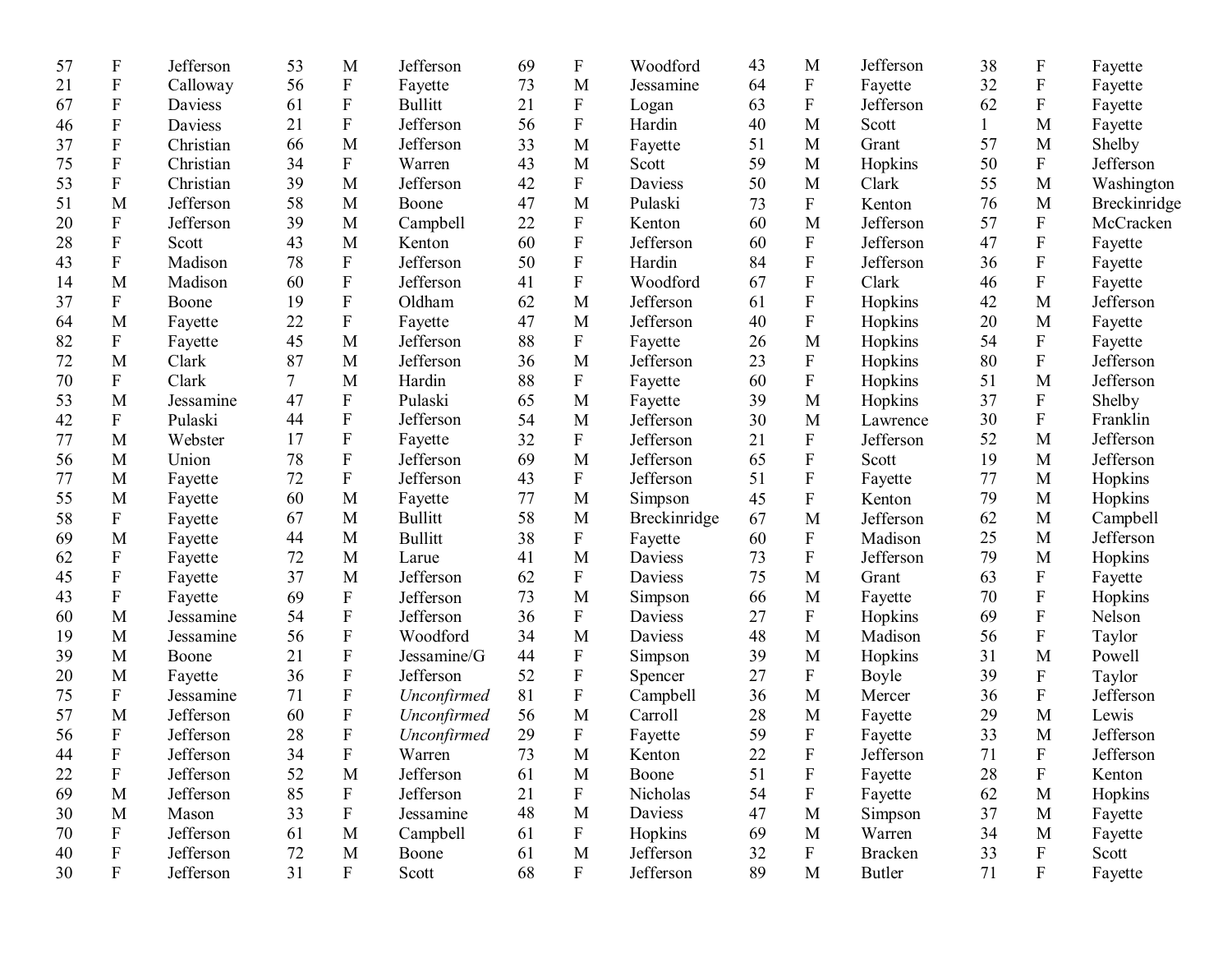| 40 | $\boldsymbol{\mathrm{F}}$ | Fayette        | 43 | M                         | Jefferson  | 60     | M                         | Hopkins   | 90 | $\boldsymbol{\mathrm{F}}$ | Jefferson      | 52 | M                         | Jefferson   |
|----|---------------------------|----------------|----|---------------------------|------------|--------|---------------------------|-----------|----|---------------------------|----------------|----|---------------------------|-------------|
| 84 | M                         | Jefferson      | 52 | M                         | Jefferson  | 68     | M                         | Kenton    | 24 | ${\bf F}$                 | Shelby         | 67 | $\mathbf F$               | Jefferson   |
| 25 | M                         | Fayette        | 71 | M                         | Jefferson  | 61     | $\mathbf{M}$              | Laurel    | 33 | M                         | Fayette        | 53 | ${\bf F}$                 | Jefferson   |
| 53 | F                         | Fayette        | 52 | $\boldsymbol{\mathrm{F}}$ | Jefferson  | 33     | M                         | Anderson  | 36 | M                         | Jefferson      | 58 | M                         | Boyle       |
| 45 | M                         | Fayette        | 82 | M                         | Jefferson  | 20     | ${\bf F}$                 | McCracken | 49 | M                         | Jefferson      | 28 | M                         | Jefferson   |
| 36 | ${\bf F}$                 | Fayette        | 52 | ${\bf F}$                 | Jefferson  | 61     | M                         | Jefferson | 14 | ${\bf F}$                 | Jefferson      | 80 | $\mathbf{F}$              | Jefferson   |
| 20 | ${\bf F}$                 | Fayette        | 78 | $\boldsymbol{\mathrm{F}}$ | Jefferson  | 62     | $\boldsymbol{\mathrm{F}}$ | Christian | 24 | ${\bf F}$                 | Jefferson      | 35 | M                         | Marshall    |
| 76 | ${\bf F}$                 | Hopkins        | 28 | ${\bf U}$                 | Jefferson  | 21     | ${\bf F}$                 | Woodford  | 52 | ${\bf F}$                 | Pulaski        | 36 | ${\bf F}$                 | Pulaski     |
| 74 | ${\bf F}$                 | Fayette        | 72 | ${\bf F}$                 | Jefferson  | 56     | ${\bf F}$                 | McCracken | 49 | ${\bf F}$                 | Muhlenberg     | 47 | ${\bf F}$                 | McCracken   |
| 22 | ${\bf F}$                 | Boyd           | 73 | ${\bf F}$                 | Jefferson  | 39     | ${\bf F}$                 | Jefferson | 41 | ${\bf F}$                 | Jessamine      | 31 | ${\bf F}$                 | Kenton      |
| 28 | ${\bf F}$                 | Boyd           | 77 | ${\bf F}$                 | Jefferson  | 59     | M                         | Fayette   | 51 | M                         | Jefferson      | 46 | M                         | Campbell    |
| 42 | ${\bf F}$                 | Boyd           | 29 | ${\bf F}$                 | Jefferson  | 52     | $\boldsymbol{\mathrm{F}}$ | Jefferson | 41 | ${\bf F}$                 | Jessamine      | 45 | F                         | Boone       |
| 63 | ${\bf F}$                 | Boyd           | 74 | ${\bf F}$                 | Jefferson  | 36     | ${\bf F}$                 | Jefferson | 69 | M                         | Jefferson      | 26 | ${\bf F}$                 | Kenton      |
| 64 | ${\bf F}$                 | Calloway       | 66 | M                         | Jefferson  | 20     | M                         | Jefferson | 34 | M                         | Jefferson      | 49 | M                         | McCracken   |
| 45 | M                         | McCracken      | 70 | M                         | Jefferson  | 47     | M                         | Jefferson | 53 | ${\bf F}$                 | Larue          | 56 | ${\bf F}$                 | Jefferson   |
| 24 | F                         | Fayette        | 55 | ${\bf F}$                 | Jefferson  | 54     | M                         | Jefferson | 21 | ${\bf F}$                 | Fayette        | 60 | ${\bf F}$                 | Hopkins     |
| 76 | ${\bf F}$                 | Hopkins        | 65 | M                         | Jefferson  | 24     | $\boldsymbol{\mathrm{F}}$ | Jefferson | 35 | ${\bf F}$                 | Shelby         | 69 | $\mathbf F$               | Kenton      |
| 57 | M                         | <b>Bullitt</b> | 32 | ${\bf F}$                 | Jefferson  | 29     | ${\bf F}$                 | Jefferson | 37 | ${\bf F}$                 | Fayette        | 41 | ${\bf F}$                 | Fayette     |
| 40 | M                         | Warren         | 78 | M                         | Jefferson  | 85     | ${\bf F}$                 | Jefferson | 55 | ${\bf F}$                 | Hancock        | 45 | F                         | Fayette     |
| 54 | ${\bf F}$                 | Christian      | 54 | ${\bf F}$                 | Clark      | 72     | M                         | Jefferson | 67 | ${\bf F}$                 | Bourbon        | 28 | $\mathbf{M}$              | Hopkins     |
| 47 | $\boldsymbol{\mathrm{F}}$ | Boone          | 64 | ${\bf F}$                 | Union      | 61     | ${\bf F}$                 | Jefferson | 60 | ${\bf F}$                 | Jefferson      | 78 | $\mathbf{F}$              | Jefferson   |
| 60 | M                         | Clark          | 56 | M                         | Jefferson  | 18     | M                         | Christian | 63 | ${\bf F}$                 | Daviess        | 45 | M                         | Scott       |
| 53 | F                         | Campbell       | 48 | ${\bf F}$                 | Hardin     | 26     | ${\bf F}$                 | Jefferson | 19 | ${\bf F}$                 | Jessamine      | 50 | U                         | Unconfirmed |
| 46 | ${\bf F}$                 | Jefferson      | 35 | M                         | Rockcastle | 61     | ${\bf F}$                 | Fayette   | 33 | ${\bf F}$                 | Fayette        | 33 | ${\bf F}$                 | Christian   |
| 15 | ${\bf F}$                 | Jessamine      | 70 | M                         | Kenton     | 74     | M                         | Jefferson | 55 | ${\bf F}$                 | Fayette        | 94 | $\mathbf F$               | Lyon        |
| 31 | M                         | Marshall       | 32 | ${\bf F}$                 | Jefferson  | 31     | ${\bf F}$                 | Jefferson | 65 | ${\bf F}$                 | Fayette        | 57 | M                         | Hopkins     |
| 66 | M                         | Jefferson      | 59 | ${\bf F}$                 | Jefferson  | 23     | ${\bf F}$                 | Jefferson | 51 | ${\bf F}$                 | Fayette        | 47 | $\boldsymbol{\mathrm{F}}$ | Henry       |
| 75 | M                         | Jefferson      | 81 | M                         | Jefferson  | 63     | M                         | Daviess   | 21 | ${\bf F}$                 | Fayette        | 70 | ${\bf F}$                 | Christian   |
| 72 | $\boldsymbol{\mathrm{F}}$ | Fayette        | 66 | M                         | Campbell   | 59     | M                         | Jefferson | 89 | $\rm F$                   | Jefferson      | 63 | ${\bf F}$                 | Fayette     |
| 35 | M                         | Boone          | 62 | M                         | Jefferson  | 54     | ${\bf F}$                 | Jefferson | 55 | M                         | Jefferson      | 78 | $\mathbf F$               | Woodford    |
|    | M                         | Campbell       | 82 | $\boldsymbol{\mathrm{F}}$ | Henry      | 88     | $\rm F$                   | Jefferson | 53 | ${\bf F}$                 | <b>Bullitt</b> | 66 | ${\bf F}$                 | Jefferson   |
| 19 | $\boldsymbol{\mathrm{F}}$ | Bourbon        | 36 | ${\bf F}$                 | Jefferson  | 70     | ${\bf F}$                 | Jefferson | 59 | ${\bf F}$                 | Fayette        | 85 | M                         | Jefferson   |
| 58 | ${\bf F}$                 | Woodford       | 49 | ${\bf F}$                 | Edmonson   | 52     | ${\bf F}$                 | Jefferson | 70 | U                         | Jefferson      | 42 | M                         | Jefferson   |
| 47 | $\mathbf F$               | Fayette        | 36 | ${\bf F}$                 | Edmonson   | 23     | ${\bf F}$                 | Oldham    | 37 | ${\bf F}$                 | Jefferson      | 35 | ${\bf F}$                 | Adair       |
| 25 | M                         | Fayette        | 62 | $\mathbf M$               | Scott      | 22     | ${\bf F}$                 | Jefferson | 53 | ${\bf F}$                 | Fayette        | 52 | ${\bf F}$                 | Logan       |
| 69 | M                         | Fayette        | 40 | $\mathbf M$               | Jefferson  | $47\,$ | $\mathbf M$               | Jefferson | 22 | $\mathbf F$               | Fayette        | 54 | $\mathbf{F}$              | Kenton      |
| 30 | M                         | Fayette        | 38 | M                         | Hopkins    | 59     | M                         | Jefferson | 83 | ${\bf F}$                 | Jefferson      | 60 | $\boldsymbol{\mathrm{F}}$ | Webster     |
| 73 | $\boldsymbol{\mathrm{F}}$ | Fayette        | 54 | $\mathbf{M}$              | Montgomery | 48     | $\boldsymbol{\mathrm{F}}$ | Fayette   | 66 | $\mathbf M$               | Fayette        | 47 | $\boldsymbol{\mathrm{F}}$ | Hopkins     |
| 80 | M                         | Marion         | 33 | M                         | Carroll    | 39     | $\boldsymbol{\mathrm{F}}$ | Jefferson | 30 | $\mathbf M$               | Fayette        | 56 | $\boldsymbol{\mathrm{F}}$ | Jefferson   |
| 53 | F                         | Jefferson      | 46 | M                         | Hopkins    | 56     | $\boldsymbol{\mathrm{F}}$ | Hopkins   | 68 | $\mathbf M$               | Fayette        | 31 | $\boldsymbol{\mathrm{F}}$ | Unconfirmed |
| 51 | M                         | Jefferson      | 72 | M                         | Graves     | 63     | $\boldsymbol{\mathrm{F}}$ | Fayette   | 36 | M                         | Fayette        | 21 | M                         | Unconfirmed |
| 24 | M                         | Jefferson      | 50 | $\boldsymbol{F}$          | Madison    | 28     | F                         | Jefferson | 58 | $\mathbf F$               | Fayette        | 27 | M                         | Jefferson   |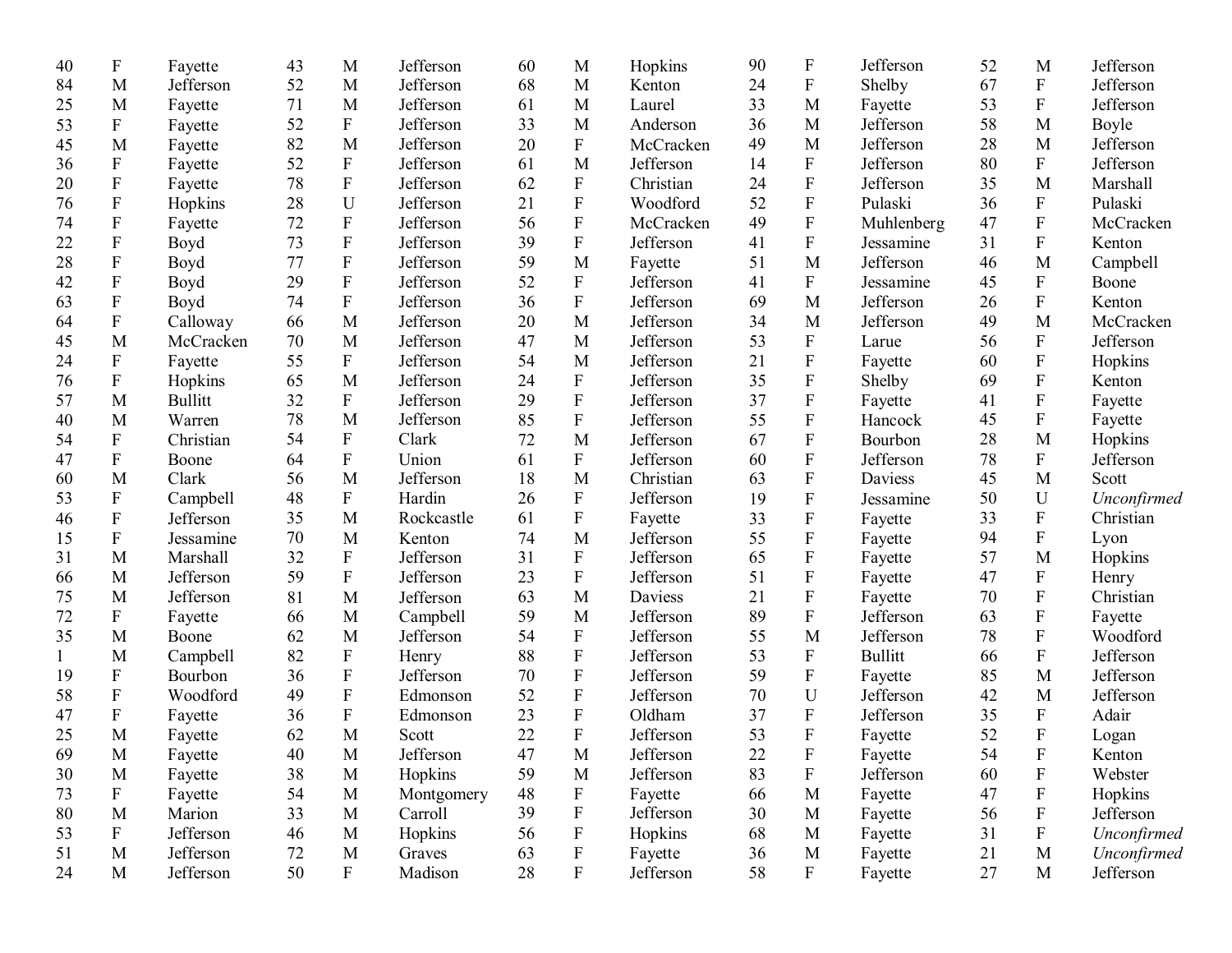| 24 | $\boldsymbol{\mathrm{F}}$ | Unconfirmed | 56  | M                         | Logan          | 55             | $\boldsymbol{\mathrm{F}}$ | Jefferson  | 44 | M                         | Allen          | 90 | F                         | Unconfirmed |
|----|---------------------------|-------------|-----|---------------------------|----------------|----------------|---------------------------|------------|----|---------------------------|----------------|----|---------------------------|-------------|
| 73 | M                         | Unconfirmed | 32  | M                         | Jefferson      | 52             | M                         | Jefferson  | 47 | M                         | Anderson       | 66 | ${\bf F}$                 | Unconfirmed |
| 57 | ${\bf F}$                 | Unconfirmed | 40  | ${\bf F}$                 | Christian      | 58             | ${\bf U}$                 | Jefferson  | 90 | $\mathbf F$               | Adair          | 86 | M                         | Jefferson   |
| 29 | ${\bf F}$                 | Unconfirmed | 64  | ${\bf F}$                 | Nelson         | 42             | $\boldsymbol{\mathrm{F}}$ | Nelson     | 55 | M                         | Mason          | 29 | M                         | Unconfirmed |
| 35 | ${\bf F}$                 | Unconfirmed | 68  | ${\bf F}$                 | Harrison       | 61             | M                         | Jefferson  | 19 | ${\bf F}$                 | Caldwell       | 67 | $\mathbf U$               | Unconfirmed |
| 60 | M                         | Unconfirmed | 81  | ${\bf F}$                 | Jefferson      | 63             | M                         | Jefferson  | 89 | $\mathbf F$               | Kenton         | 84 | U                         | Unconfirmed |
| 27 | M                         | Jefferson   | 37  | M                         | Fayette        | 55             | M                         | Jefferson  | 89 | ${\bf F}$                 | Kenton         | 63 | U                         | Unconfirmed |
| 22 | ${\bf F}$                 | Unconfirmed | 58  | ${\bf F}$                 | Caldwell       | 50             | M                         | Jefferson  | 41 | M                         | Scott          | 81 | M                         | Unconfirmed |
| 22 | ${\bf F}$                 | Jefferson   | 102 | ${\bf F}$                 | Calloway       | 68             | M                         | Jefferson  | 93 | ${\bf F}$                 | Kenton         | 53 | $\boldsymbol{\mathrm{F}}$ | Unconfirmed |
| 63 | M                         | Unconfirmed | 31  | ${\bf F}$                 | Mercer         | 71             | ${\bf F}$                 | Jefferson  | 70 | ${\bf F}$                 | Graves         | 46 | M                         | Unconfirmed |
| 19 | ${\bf F}$                 | Jefferson   | 57  | ${\bf F}$                 | Jefferson      | 59             | ${\bf F}$                 | Crittenden | 51 | ${\bf F}$                 | Boyle          | 58 | ${\bf F}$                 | Unconfirmed |
| 36 | M                         | Unconfirmed | 74  | M                         | Daviess        | 48             | $\boldsymbol{\mathrm{F}}$ | Fayette    | 60 | M                         | Boyle          | 78 | M                         | Jefferson   |
| 38 | ${\bf F}$                 | Unconfirmed | 86  | ${\bf F}$                 | Boyle          | 85             | M                         | Woodford   | 48 | ${\bf F}$                 | Boyle          | 71 | ${\bf F}$                 | Jefferson   |
| 41 | ${\bf F}$                 | Pulaski     | 59  | M                         | Hopkins        | $\overline{4}$ | M                         | Edmonson   | 58 | $\mathbf F$               | Boyle          | 57 | M                         | Jefferson   |
| 44 | M                         | Oldham      | 39  | ${\bf F}$                 | Jefferson      | 39             | $\boldsymbol{\mathrm{F}}$ | Edmonson   | 73 | $\boldsymbol{\mathrm{F}}$ | <b>Bullitt</b> | 44 | ${\bf F}$                 | Jefferson   |
| 75 | M                         | Fayette     | 34  | ${\bf F}$                 | Jefferson      | 20             | M                         | Warren     | 90 | ${\bf F}$                 | <b>Bullitt</b> | 69 | ${\bf F}$                 | Jefferson   |
| 70 | ${\bf F}$                 | Unconfirmed | 64  | M                         | Jefferson      | 57             | M                         | Bath       | 61 | ${\bf F}$                 | Calloway       | 48 | M                         | Jefferson   |
| 24 | M                         | Unconfirmed | 42  | ${\bf F}$                 | Christian      | 65             | ${\bf F}$                 | Campbell   | 47 | $\boldsymbol{\mathrm{F}}$ | Carter         | 69 | M                         | Jefferson   |
| 37 | M                         | Unconfirmed | 75  | ${\bf F}$                 | Meade          | 73             | ${\bf F}$                 | Clark      | 24 | M                         | Campbell       | 48 | M                         | Jefferson   |
| 32 | $\boldsymbol{\mathrm{F}}$ | Unconfirmed | 67  | M                         | Madison        | 80             | ${\bf F}$                 | Hopkins    | 28 | M                         | Christian      | 61 | M                         | Jefferson   |
| 41 | M                         | Jefferson   | 51  | M                         | Scott          | 49             | M                         | Kenton     | 30 | ${\bf F}$                 | Edmonson       | 63 | M                         | Jefferson   |
| 23 | ${\bf F}$                 | Jefferson   | 61  | F                         | Fayette        | 46             | M                         | Christian  | 55 | $\mathbf F$               | Boyd           | 71 | ${\bf F}$                 | Jefferson   |
| 57 | M                         | Muhlenberg  | 36  | M                         | Jefferson      | 86             | F                         | Christian  | 43 | M                         | Boyd           | 53 | ${\bf F}$                 | Franklin    |
| 47 | $\boldsymbol{\mathrm{F}}$ | Jefferson   | 53  | M                         | <b>Bullitt</b> | 77             | M                         | Kenton     | 52 | M                         | Boyd           | 19 | M                         | Franklin    |
| 33 | M                         | Jefferson   | 41  | M                         | McCracken      | 92             | F                         | Kenton     | 59 | ${\bf F}$                 | Boyd           | 27 | $\boldsymbol{F}$          | Greenup     |
| 33 | M                         | Campbell    | 58  | M                         | Jefferson      | 66             | M                         | Jefferson  | 29 | M                         | Boyd           | 34 | M                         | Henderson   |
| 22 | ${\bf F}$                 | Christian   | 77  | M                         | Jefferson      | 88             | $\boldsymbol{\mathrm{F}}$ | Jefferson  | 30 | F                         | Boyd           | 30 | ${\bf F}$                 | Henderson   |
| 36 | ${\bf F}$                 | Unconfirmed | 77  | M                         | Jefferson      | 70             | M                         | Fayette    | 70 | M                         | Boyd           | 69 | M                         | Larue       |
| 27 | $\boldsymbol{\mathrm{F}}$ | Unconfirmed | 51  | M                         | McCracken      | 61             | M                         | Christian  | 66 | M                         | Boyd           | 48 | U                         | Jefferson   |
| 40 | M                         | Pulaski     | 71  | M                         | Jefferson      | 43             | M                         | Perry      | 62 | M                         | Pulaski        | 37 | U                         | Jefferson   |
| 56 | ${\bf F}$                 | Fayette     | 62  | ${\bf F}$                 | Cumberland     | 86             | M                         | Christian  | 89 | ${\bf F}$                 | Simpson        | 37 | U                         | Jefferson   |
| 45 | ${\bf F}$                 | Fayette     | 51  | M                         | Montgomery     | 86             | M                         | Christian  | 9  | $\mathbf F$               | Russell        | 72 | $\mathbf U$               | Jefferson   |
| 59 | M                         | Fayette     | 22  | $\boldsymbol{\mathrm{F}}$ | Menifee        | 60             | $\mathbf F$               | Jefferson  | 29 | ${\bf F}$                 | Johnson        | 55 | U                         | Clark       |
| 28 | M                         | Pike        | 73  | ${\bf F}$                 | Jefferson      | 66             | $\boldsymbol{\mathrm{F}}$ | Kenton     | 88 | ${\bf F}$                 | Kenton         | 32 | U                         | Jefferson   |
| 48 | M                         | Warren      | 28  | M                         | Jefferson      | 88             | ${\bf F}$                 | Kenton     | 60 | $\overline{F}$            | Jefferson      | 70 | U                         | Jefferson   |
| 25 | $\mathbf{F}$              | Boone       | 55  | $\boldsymbol{\mathrm{F}}$ | Jefferson      | 38             | M                         | Pendleton  | 39 | $\, {\bf F}$              | Jefferson      | 64 | $\mathbf U$               | Jefferson   |
| 51 | $\boldsymbol{\mathrm{F}}$ | Fayette     | 48  | M                         | Jefferson      | 89             | $\boldsymbol{\mathrm{F}}$ | Kenton     | 47 | M                         | Jefferson      | 22 | M                         | Scott       |
| 32 | M                         | Warren      | 32  | ${\bf F}$                 | Jefferson      | 86             | ${\bf F}$                 | Madison    | 56 | M                         | Jefferson      | 55 | F                         | Oldham      |
| 53 | M                         | Warren      | 46  | M                         | Jefferson      | 76             | M                         | Adair      | 56 | $\mathbf F$               | Jefferson      | 32 | F                         | Fayette     |
| 87 | $\boldsymbol{\mathrm{F}}$ | Jefferson   | 57  | M                         | Jefferson      | 67             | $\boldsymbol{\mathrm{F}}$ | Fayette    | 43 | ${\bf F}$                 | Unconfirmed    | 23 | M                         | Montgomery  |
| 33 | $\boldsymbol{\mathrm{F}}$ | Daviess     | 50  | M                         | Jefferson      | 63             | $\boldsymbol{\mathrm{F}}$ | Fayette    | 53 | M                         | Jefferson      | 37 | M                         | Jessamine   |
| 48 | $\mathbf F$               | Jefferson   | 59  | M                         | Jefferson      | 19             | $\boldsymbol{\mathrm{F}}$ | Fayette    | 93 | $\mathbf M$               | Unconfirmed    | 56 | $\mathbf{F}$              | Daviess     |